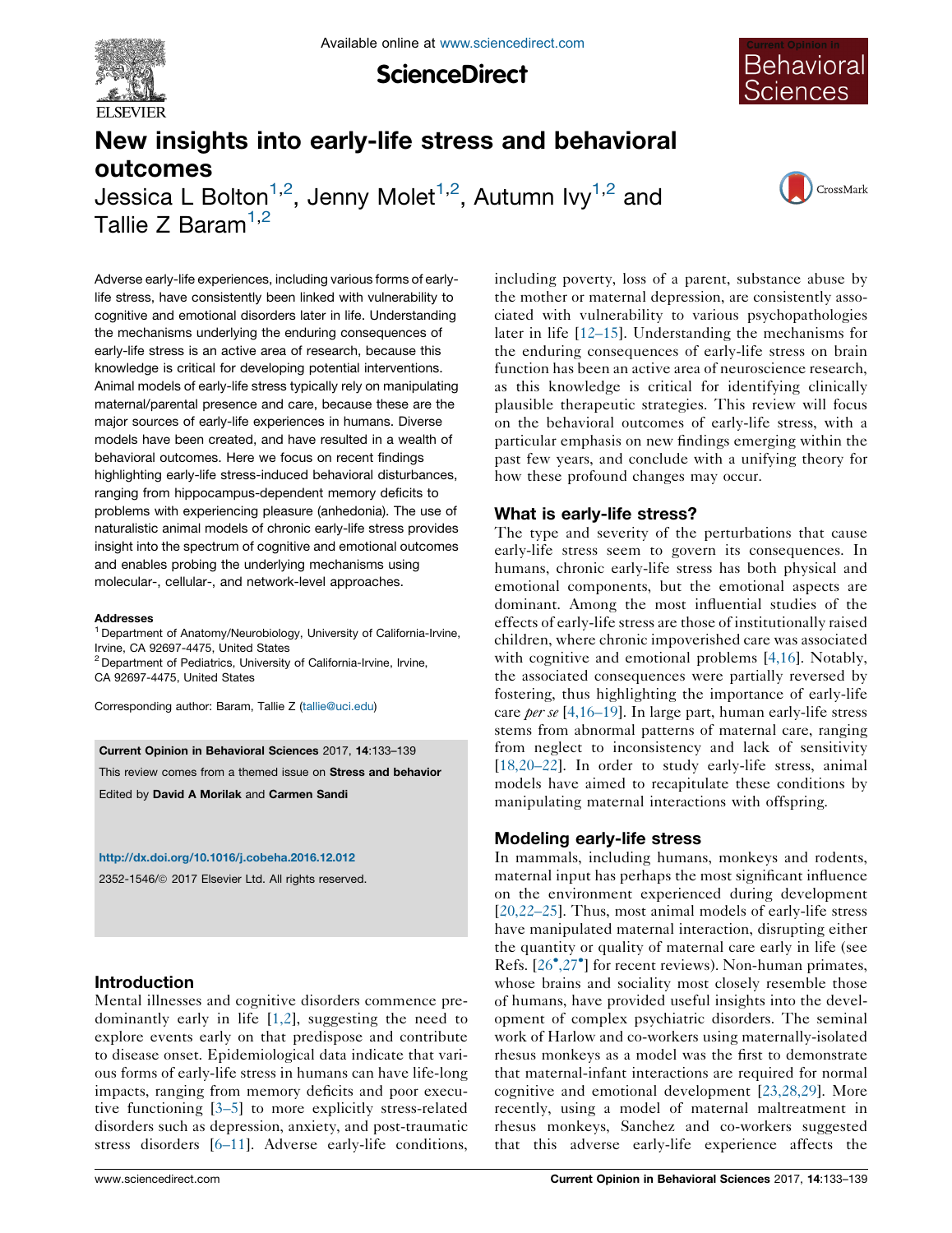development of brain systems involved in stress responses, resulting in emotional reactivity and abusive parenting in adulthood [[30,31](#page-4-0)]. Although primate models of early-life stress continue to provide important insights, the many practical and ethical concerns associated with the use of primates preclude their widespread use. The majority of early-life stress models, including the ones discussed here, employ rodents. Rodents are obviously incapable of reproducing the rich repertoire of human development and cognitive and emotional outcomes. Nevertheless, the major similarities in the role of maternal care, in the stress system, and the ready availability of cognitive and emotional tasks to probe behavior have rendered rodents a tractable model for studying the behavioral outcomes of early-life stress.

As is the case in humans, maternal care plays a critical role in rodent development. The rodent dam is vital for not only providing nutrition and safety in the nest, but also providing important sensory signals and relaying environmental cues to the pups [[32–35\]](#page-4-0). Simply removing the dam for extended periods of time would lead to hypothermia and starvation; thus, many models of early-life stress have used intermittent maternal separation (MS). This paradigm decreases the quantity of maternal care and results in intermittent stress [[36,37\]](#page-4-0). Although MS models have provided a wealth of data on the effects of decreased maternal interaction on pup development, some of the outcomes of this manipulation have been less consistent [[38–40,41](#page-4-0)<sup>°</sup>,42]. In addition, the paradigm may differ from relevant human conditions: When infants and children grow up in adverse conditions such as severe poverty, famine, war or with drug-abusing mothers, the stress is typically chronic rather than intermittent, and the mother is typically present and her behavior may be stress-provoking to the child [[22,43–45](#page-4-0)].

A more recently emerging model involves provoking chronic changes in the quality of maternal care by the use of cages with limited nesting and bedding material (LBN) during postnatal days (P)2-9 [26 [,46,47\]](#page-4-0). This 'simulated poverty' induces stress in the dams [\[48](#page-5-0)], and profoundly alters maternal behaviors, such that they are fragmented and unpredictable  $[49,50\text{°}$ <sup>o</sup>]. [Notably,](#page-5-0) the overall duration of maternal nurturing behaviors as well as their general quality (e.g., arched-back nursing) are little changed  $[24,48,49,50^{\bullet\bullet}]$  $[24,48,49,50^{\bullet\bullet}]$ . This approach has provoked chronic, unpredictable and uncontrollable 'emotional stress' in the pups [26<sup>•</sup>[,46–49,51–53\]](#page-4-0). There is little evidence of physical stress in the pups, with no hypothermia and modest weight changes [26 ]. [Thus,](#page-4-0) the early-life stress that is generated seems to be a direct effect of the fragmented, unpredictable sensory signals from the mothers  $[22,26^{\bullet},50^{\bullet\bullet},51]$  $[22,26^{\bullet},50^{\bullet\bullet},51]$  $[22,26^{\bullet},50^{\bullet\bullet},51]$ , resulting in persistent elevation of plasma corticosterone and adrenal hypertrophy [[46,49,54\]](#page-5-0). All of these signs of stress disappear after dams and pups are returned to routine cages on P10. Still,

the experience in the LBN cages during this critical window results in long-lasting consequences on cognitive and emotional function. The LBN model has been found to provoke robust and generally reproducible cognitive and emotional outcomes, leading to its adoption by dozens of laboratories around the world [[51–53,55–63](#page-5-0)]. Thus, this review will focus primarily on the LBN model and its behavioral outcomes. Notably, an obvious challenge for both human and animal-model studies of early-life stress and its life-long consequences is the presence of additional factors that might influence these outcomes, including genetics and individual differences in resilience/vulnerability. These are likely some of the factors promoting ambiguous or contradictory results in both human and animal-model studies.

# Modeling the behavioral outcomes of earlylife stress

The specific later-life consequences of early-life stress in humans are modeled in rodents using standardized cognitive and emotional tests that have been designed to optimize translation to the human condition. For example, rodent tests of depressive-like behavior, such as the forced-swim test (FST), have been validated to show improvement with human antidepressants [[64\]](#page-5-0). Human cognitive function, though much more complex than in rodents, is subserved by areas of the brain that are homologous in the rodent: for example, the Morris water maze memory task in rodents is analogous to spatial navigation and memory in humans and both are hippocampus-dependent [[65](#page-5-0)]. Much research employing animal models has focused on hippocampus-dependent memory, because of the availability of standardized tests and well-characterized neural substrates, molecules and mechanisms. We describe some of these findings, and regret that space limitations prevent us from discussing executive functions and other prefrontal cortex-dependent behaviors in the context of early-life stress [[66–68](#page-5-0)].

For any model of early-life stress, the detection of a behavioral outcome depends on several variables. The first set of variables pertainsto the timing, nature and severity of the stress. Secondly, the age at which animals are tested, whether during adolescence, adulthood, or aging, can determine outcome. Third, the type and difficulty of the test that is used to measure behavioral outcomes is important. For example, a rigorous test such as object location memory (OL) might uncover subtle deficits not apparent in a less challenging test, such as object recognition memory  $(OR)$  [69 $\cdot$ <sup>o</sup>]. These caveats are [illustrated](#page-5-0) below.

# A spectrum of cognitive consequences of chronic early-life stress

Diverse cognitive effects of early-life stress have been reported. For example, MS stress on postnatal day 9 has led to improved memory in the active avoidance test [[70](#page-5-0)], whereas the same manipulation on postnatal day 4 has led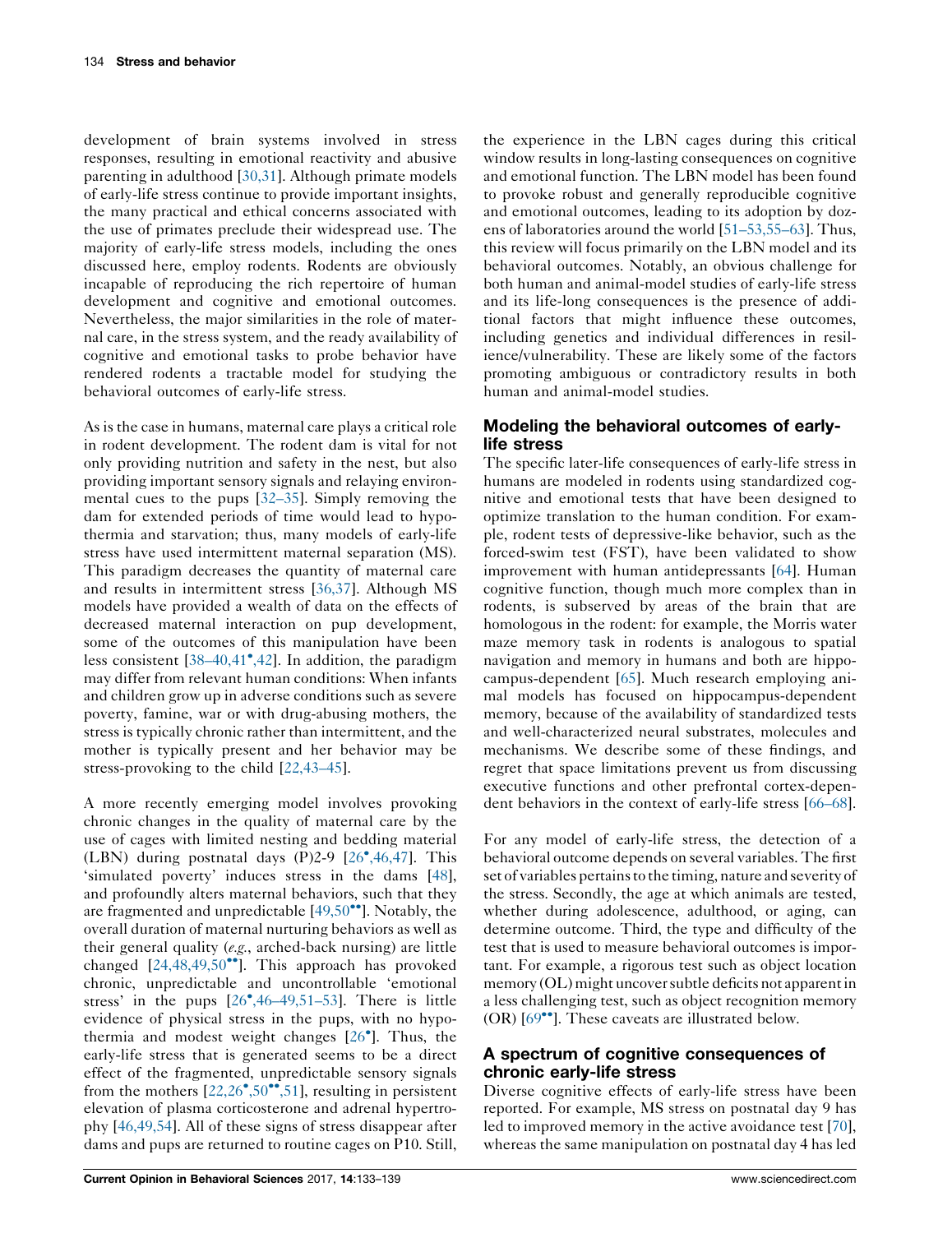to impaired memory in the same test [[70\]](#page-5-0). This latter finding is more in line with the majority of the MS literature, which includes reports of impairments in the Morris Water maze test and OR [\[40,71\]](#page-4-0). There may be several possible bases for these divergent outcomes, including the potential that mild or predictable stress might be a positive experience [\[72](#page-5-0)]. More likely, these diverse results derive from mechanisms depending on the developmental timing of the separation [\[36](#page-4-0)].

Memory impairments have been the common outcome in rodents exposed to chronic early-life stress in the LBN paradigm. For example, in a rigorous and hippocampusdependent test of OL memory, an overt impairment in spatial memory was found as early as adolescence in LBN rats [69<sup>••</sup>]. A less rigorous [memory](#page-5-0) task for OR found comparable performance in LBN vs. Control adolescent rats. However, an acute-stress 'challenge' imposed 24 hours before the test led to memory problems only in the LBN rats, thus unmasking a latent cognitive vulnerability  $[69^{\bullet\bullet}]$ . The [memory](#page-5-0) deficits after chronic early-life stress also progressed over the lifespan of LBN rats, so that deficits in OR memory emerged by middleage  $[69^{\bullet\bullet}]$ . At this age, [hippocampus-dependent](#page-5-0) memory deficits were also present using the Morris water maze task [[54,73](#page-5-0)]. Timing of testing is thus an important factor in determining the cognitive outcomes of early-life stress.

#### Recent findings for emotional consequences of chronic early-life stress

A variety of emotional problems, based on rodent tasks considered indicative of depression or anxiety, have been reported after early-life stress [26 [,74–76](#page-4-0)]. More recently, anhedonia, a reduced capacity to experience pleasure which commonly heralds depression or schizophrenia in humans [\[77](#page-6-0)], has been identified following early-life stress. Already during adolescence, anhedonia, apparent both as a significant reduction in sucrose preference and a reduction of peer-play, was found in LBN rats  $[50\text{''}]$ . [This](#page-5-0) anhedonia was not accompanied in late-adolescent rats by overt anxiety-like behavior or depressive-like behavior. Increased anxiety-like behaviors in the elevated-plus maze test were found later in adulthood [\[55](#page-5-0)], but these were no longer found during middle-age  $(i.e., 12$  months of age in rats) [[78\]](#page-6-0). These effects of age on anxiety and other emotional outcomes are not surprising, because in humans, the emergence and waning of anxiety and depression are highly age-dependent [[79,80](#page-6-0)].

Adolescent anhedonia after early-life stress has since been confirmed in a separate LBN cohort in a different laboratory, as indicated by decreased M&M consumption as well as reduced lever pressing for cocaine (S. Mahler, personal communication). Adolescent anhedonia after early-life MS has also been found by some authors [\[38,40\]](#page-4-0), including one report of decreased cocaine self-administration [\[81](#page-6-0)], in accord with the attenuated drug-seeking in the LBN model. However, others reported increased or unchanged sucrose preference following MS [38-40,41<sup>•</sup>,42].

The anxiety- and depression-like behaviors resulting from MS have been variable, ranging from increased anxiety in the elevated-plus maze test [[55\]](#page-5-0) and increased immobility in the FST [[40\]](#page-4-0) to no changes in either test [[82,83\]](#page-6-0). For further details, the reader is referred to a recent review summarizing the emotional consequences of MS imposed at different developmental ages [\[26](#page-4-0) ].

These differing results may be due to variation in the timing of the MS during development [\[84](#page-6-0)], as well as differences in the age of testing. The timing of the stress is important for emotional outcomes: Indeed, for the LBN model, when it wasimposed later during development, on P8–P12, increased immobility in the FST was reported during adolescence [\[60](#page-5-0)]. Furthermore, for all experimental models, the procedures employed for emotional testing (e.g., lighting during the elevated-plus maze test [[85\]](#page-6-0)) can affect the outcome. Accordingly, an effort should be made in the field to standardize behavioral testing procedures as much as possible, and recognize the importance of timing of developmental stress and of testing age when interpreting results.

Although the majority of emotional consequences of chronic early-life stress have been negative, there is some evidence for positive outcomes following stressful experiences that are challenging but not overwhelming, socalled 'stress inoculation' [[72\]](#page-5-0). For example, Parker et al. have demonstrated that exposure of newly weaned squirrel monkeys to brief intermittent maternal separations decreased subsequent anxiety and stress-responsivity. This resilience to later stress did not seem to be maternally mediated or related to changes in maternal care, unlike the rodent models discussed above [[86\]](#page-6-0).

# **Conclusions**

Stress has profound effects on the brain, manifesting as altered behavioral outcomes. This is especially true when the stress occurs during vulnerable developmental periods. Brain maturation involves multiple dynamic processes that are regulated both by genetic factors and environmental input [[87–90\]](#page-6-0). Many of these processes continue during postnatal life. Although it is impossible to directly compare rodent and human brain development and their trajectories, there is excellent information about comparative development of specific brain regions across species. For example, hippocampal development in the full-term human neonate is similar to that of a P5–P7 rat [[91](#page-6-0)], providing common context to studies targeting early-life stress and other manipulations.

The transducing mechanisms that convert the experience of early-life stress to overt behavioral changes remain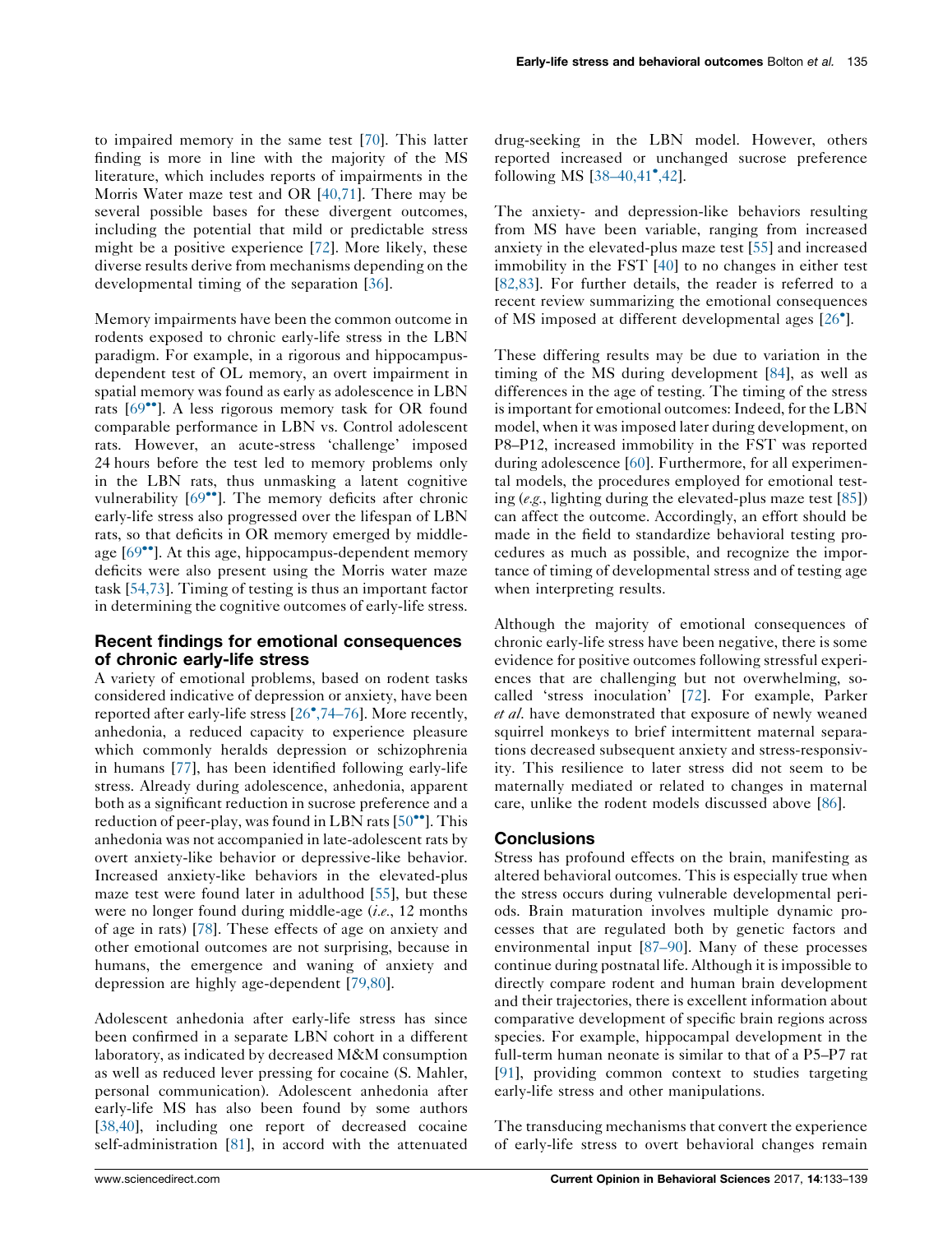<span id="page-3-0"></span>



A unifying theoretical framework for how early-life stress can induce long-term changes in behavior. The inciting event is the experience of earlylife stress, represented in the first concentric circle. Early-life stress causes a cascade of changes acutely during the perinatal period that results in abnormal neuronal development and changes in gene expression, which are maintained long-term via epigenetic modifications of the chromatin (represented in the second concentric circle) [\[95,98](#page-6-0)\*,102]. These molecular- and cellular-level changes build upon each other to create altered synaptic connectivity and circuit development at the level of the network, ultimately resulting in the observed alterations in cognition, emotion, and pleasure/reward (represented by the three nodes within the third concentric circle) [\[78,93,103,104\]](#page-6-0).

unclear. Abnormal maturation [\[54,92–94\]](#page-5-0) or rewiring of neuronal connectivity in the underlying brain networks [\[95](#page-6-0)] have been proposed. For example, abnormal maternal care and chronic early-life stress have been shown to result in increased number and function of excitatory synapses to stress-sensitive neurons in the hypothalamus [\[57](#page-5-0)], promoting vulnerability to future stress signals. In contrast, reduced excitatory synapse number and function has been reported after 'optimal' early-life experiences, such as augmented maternal care [[96\]](#page-6-0). These changes in synaptic activity are sufficient to program long-term changes in neuronal gene expression, maintained via epigenetic alterations of the chromatin  $[97,98\degree]$ . [Thus,](#page-6-0) increased excitatory input early in life may sensitize the central components of the neuroendocrine stress system to subsequent stress, predisposing to stress-related emotional disorders. Other structural changes, including stunting, atrophy or hypertrophy of dendritic structure, and altered connectivity, might take place in the amygdala and hippocampus [\[73](#page-5-0)], as well as pleasure centers of the brain, contributing to widespread circuit-level dysfunction (Figure 1).

Recognizing the complexity of early-life stress and its long-term consequences allows for the generation of meaningful, novel approaches aiming to improve the human condition. Future work in the field must move beyond the traditional focus on the HPA axis to fully appreciate the vast array of behavioral outcomes and their network and mechanistic underpinnings  $[13,50\text{°}^{\bullet},59,99,$  $[13,50\text{°}^{\bullet},59,99,$ 100,101 ]. [Comprehensive](#page-4-0) approaches with multiple levels of analysis and integration of human and animalmodel studies are required to probe the consequences of early-life adversity: understanding the underlying processes is a prerequisite for precise, individualized interventions to improve the outcomes of the world's current and future children.

# Conflict of interest statement

The authors declare that there are no known conflicts of interest associated with this publication and there has been no significant financial support for this work that could have influenced its outcome.

# Acknowledgements

This work was supported by the National Institutes of Health [grant numbers R01MH073136, R01S028912, P50MH096889] and the George E. Hewitt Foundation for Medical Research.

#### References and recommended reading

Papers of particular interest, published within the period of review, have been highlighted as:

- of special interest
- •• of outstanding interest
- 1. Kessler RC, Demler O, Frank RG, Olfson M, Pincus HA, [Walters](http://refhub.elsevier.com/S2352-1546(16)30186-3/sbref0005) EE, Wang P, Wells KB, Zaslavsky AM: [Prevalence](http://refhub.elsevier.com/S2352-1546(16)30186-3/sbref0005) and treatment of mental [disorders,](http://refhub.elsevier.com/S2352-1546(16)30186-3/sbref0005) 1990 to 2003. N Engl J Med 2005, 352[:2515-2523.](http://refhub.elsevier.com/S2352-1546(16)30186-3/sbref0005)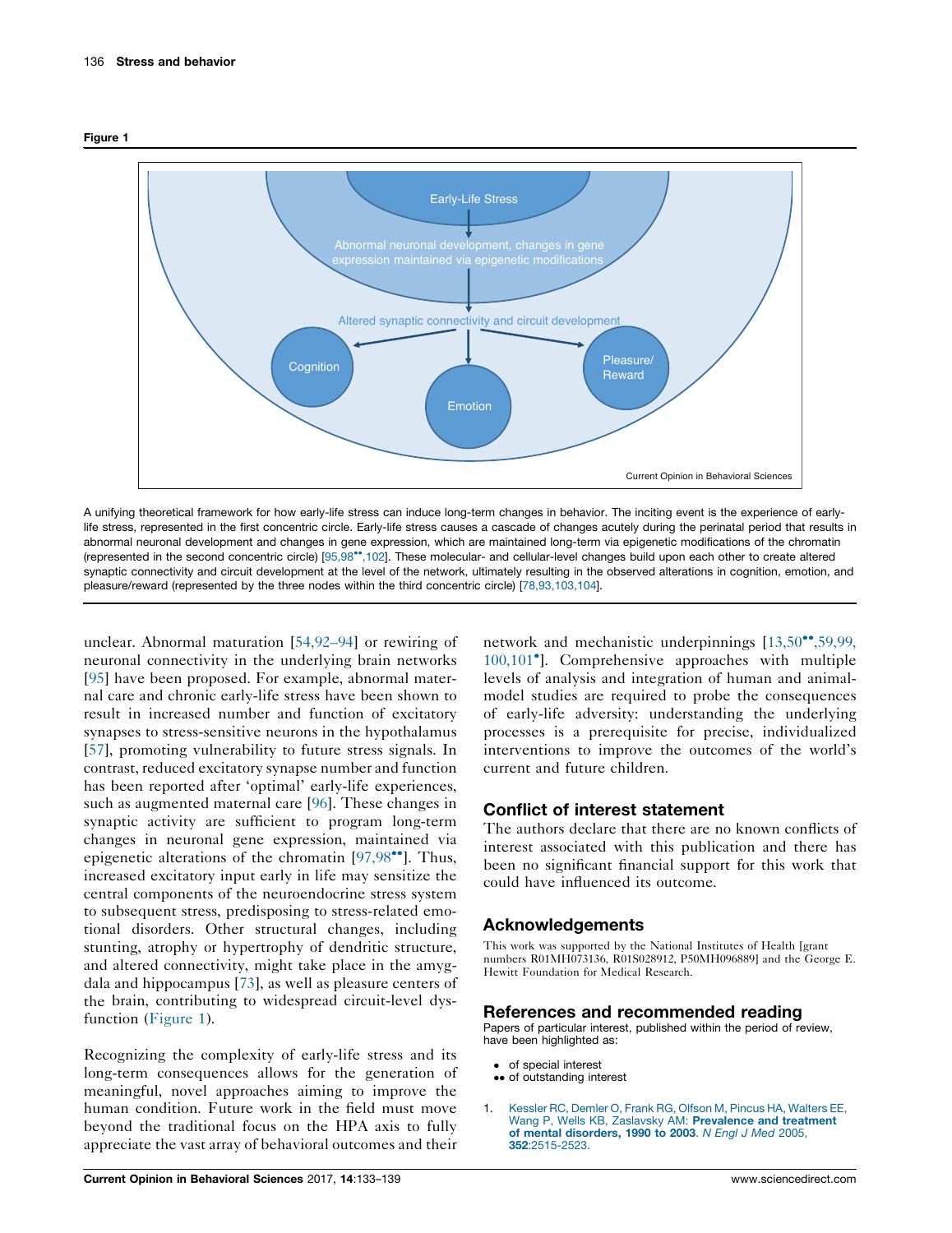- <span id="page-4-0"></span>Transformative neurodevelopmental research in mental illness, Results of the NIMH Workgroup, 2009 NIH; 2009.
- 3. Kaplan GA, Turrell G, Lynch JW, [Everson](http://refhub.elsevier.com/S2352-1546(16)30186-3/sbref0015) SA, Helkala EL, Salonen JT: Childhood [socioeconomic](http://refhub.elsevier.com/S2352-1546(16)30186-3/sbref0015) position and cognitive function in [adulthood](http://refhub.elsevier.com/S2352-1546(16)30186-3/sbref0015). Int J Epidemiol 2001, 30:256-263.
- 4. Nelson CA, Zeanah CH, Fox NA, [Marshall](http://refhub.elsevier.com/S2352-1546(16)30186-3/sbref0020) PJ, Smyke AT, Guthrie D: [Cognitive](http://refhub.elsevier.com/S2352-1546(16)30186-3/sbref0020) recovery in socially deprived young children: the Bucharest Early [Intervention](http://refhub.elsevier.com/S2352-1546(16)30186-3/sbref0020) Project. Science [2007,](http://refhub.elsevier.com/S2352-1546(16)30186-3/sbref0020) 318.
- 5. Wilson RS, [Schneider](http://refhub.elsevier.com/S2352-1546(16)30186-3/sbref0025) JA, Boyle PA, Arnold SE, Tang Y, Bennett DA: Chronic distress and [incidence](http://refhub.elsevier.com/S2352-1546(16)30186-3/sbref0025) of mild cognitive impairment. Neurology 2007, 68[:2085-2092.](http://refhub.elsevier.com/S2352-1546(16)30186-3/sbref0025)
- 6. Bremner JD: [Long-term](http://refhub.elsevier.com/S2352-1546(16)30186-3/sbref0030) effects of childhood abuse on brain and [neurobiology](http://refhub.elsevier.com/S2352-1546(16)30186-3/sbref0030). Child Adolesc Psychiatr Clin N Am 2003, 12[:271-292.](http://refhub.elsevier.com/S2352-1546(16)30186-3/sbref0030)
- 7. Browne A, [Finkelhor](http://refhub.elsevier.com/S2352-1546(16)30186-3/sbref0035) D: Impact of child sexual abuse: a review of the [research](http://refhub.elsevier.com/S2352-1546(16)30186-3/sbref0035). Psychol Bull 1986, 99:66-77.
- 8. Heim C, Newport DJ, Mletzko T, Miller AH, [Nemeroff](http://refhub.elsevier.com/S2352-1546(16)30186-3/sbref0040) CB: The link between childhood trauma and [depression:](http://refhub.elsevier.com/S2352-1546(16)30186-3/sbref0040) insights from HPA axis studies in humans. [Psychoneuroendocrinology](http://refhub.elsevier.com/S2352-1546(16)30186-3/sbref0040) 2008, 33[:693-710.](http://refhub.elsevier.com/S2352-1546(16)30186-3/sbref0040)
- 9. Lynch M, Cicchetti D: An [ecological-transactional](http://refhub.elsevier.com/S2352-1546(16)30186-3/sbref0045) analysis of children and contexts: the [longitudinal](http://refhub.elsevier.com/S2352-1546(16)30186-3/sbref0045) interplay among child [maltreatment,](http://refhub.elsevier.com/S2352-1546(16)30186-3/sbref0045) community violence, and children's [symptomatology](http://refhub.elsevier.com/S2352-1546(16)30186-3/sbref0045). Dev Psychopathol 1998, 10:235-257.
- 10. [MacMillan](http://refhub.elsevier.com/S2352-1546(16)30186-3/sbref0050) HL, Fleming JE, Streiner DL, Lin E, Boyle MH, Jamieson E, Duku EK, Walsh CA, Wong MY-Y, [Beardslee](http://refhub.elsevier.com/S2352-1546(16)30186-3/sbref0050) WR: Childhood abuse and lifetime [psychopathology](http://refhub.elsevier.com/S2352-1546(16)30186-3/sbref0050) in a<br>community sample. Am J Psychiatry 2001, 158[:1878-1883.](http://refhub.elsevier.com/S2352-1546(16)30186-3/sbref0050)
- 11. Paolucci EO, Genuis ML, Violato C: A [meta-analysis](http://refhub.elsevier.com/S2352-1546(16)30186-3/sbref0055) of the [published](http://refhub.elsevier.com/S2352-1546(16)30186-3/sbref0055) research on the effects of child sexual abuse. J [Psychol](http://refhub.elsevier.com/S2352-1546(16)30186-3/sbref0055) 2001, 135:17-36.
- 12. Halligan SL, Herbert J, Goodyer I, Murray L: [Disturbances](http://refhub.elsevier.com/S2352-1546(16)30186-3/sbref0060) in morning cortisol secretion in [association](http://refhub.elsevier.com/S2352-1546(16)30186-3/sbref0060) with maternal postnatal depression predict [subsequent](http://refhub.elsevier.com/S2352-1546(16)30186-3/sbref0060) depressive [symptomatology](http://refhub.elsevier.com/S2352-1546(16)30186-3/sbref0060) in adolescents. Biol Psychiatry 2007, 62:40-46.
- 13. Lupien SJ, [McEwen](http://refhub.elsevier.com/S2352-1546(16)30186-3/sbref0065) BS, Gunnar MR, Heim C: Effects of stress [throughout](http://refhub.elsevier.com/S2352-1546(16)30186-3/sbref0065) the lifespan on the brain, behaviour and cognition. Nat Rev Neurosci 2009, 10[:434-445.](http://refhub.elsevier.com/S2352-1546(16)30186-3/sbref0065)
- 14. Repetti RL, Taylor SE, Seeman TE: Risky [families:](http://refhub.elsevier.com/S2352-1546(16)30186-3/sbref0070) family social [environments](http://refhub.elsevier.com/S2352-1546(16)30186-3/sbref0070) and the mental and physical health of offspring. Psychol Bull 2002, 128[:330-366.](http://refhub.elsevier.com/S2352-1546(16)30186-3/sbref0070)
- 15. Schore AN: [Attachment](http://refhub.elsevier.com/S2352-1546(16)30186-3/sbref0075) and the regulation of the right brain. Attach Hum Dev 2000, 2[:23-47.](http://refhub.elsevier.com/S2352-1546(16)30186-3/sbref0075)
- 16. Gunnar MR, Frenn K, Wewerka SS, Van Ryzin MJ: [Moderate](http://refhub.elsevier.com/S2352-1546(16)30186-3/sbref0080) versus severe early life stress: [associations](http://refhub.elsevier.com/S2352-1546(16)30186-3/sbref0080) with stress reactivity and regulation in [10–12-year-old](http://refhub.elsevier.com/S2352-1546(16)30186-3/sbref0080) children. [Psychoneuroendocrinology](http://refhub.elsevier.com/S2352-1546(16)30186-3/sbref0080) 2009, 34:62-75.
- 17. Gunnar MR, Morison SJ, [Chisholm](http://refhub.elsevier.com/S2352-1546(16)30186-3/sbref0085) K, Schuder M: Salivary cortisol levels in children adopted from [Romanian](http://refhub.elsevier.com/S2352-1546(16)30186-3/sbref0085) orphanages. Dev [Psychopathol](http://refhub.elsevier.com/S2352-1546(16)30186-3/sbref0085) 2001, 13:611-628.
- 18. Nelson CA, Bos K, Gunnar MR, [Sonuga-Barke](http://refhub.elsevier.com/S2352-1546(16)30186-3/sbref0090) EJS: V. The [neurobiological](http://refhub.elsevier.com/S2352-1546(16)30186-3/sbref0090) toll of early human deprivation. Monogr Soc Res Child Dev 2011, 76[:127-146.](http://refhub.elsevier.com/S2352-1546(16)30186-3/sbref0090)
- 19. Hostinar CE, Gunnar MR: The [developmental](http://refhub.elsevier.com/S2352-1546(16)30186-3/sbref0095) effects of early life stress: an overview of current theoretical [frameworks](http://refhub.elsevier.com/S2352-1546(16)30186-3/sbref0095). Curr Dir Psychol Sci 2013, 22[:400-406.](http://refhub.elsevier.com/S2352-1546(16)30186-3/sbref0095)
- 20. Bowlby J: Research into the origins of [delinquent](http://refhub.elsevier.com/S2352-1546(16)30186-3/sbref0100) behaviour. Br Med J 1950, 1[:570-573.](http://refhub.elsevier.com/S2352-1546(16)30186-3/sbref0100)
- 21. Sheridan MA, McLaughlin KA: [Dimensions](http://refhub.elsevier.com/S2352-1546(16)30186-3/sbref0105) of early experience<br>and neural [development:](http://refhub.elsevier.com/S2352-1546(16)30186-3/sbref0105) deprivation and threat. Trends Cogn Sci 2014, 18[:580-585.](http://refhub.elsevier.com/S2352-1546(16)30186-3/sbref0105)
- 22. Baram TZ, Davis EP, Obenaus A, [Sandman](http://refhub.elsevier.com/S2352-1546(16)30186-3/sbref0110) CA, Small SL, Solodkin A, Stern H: Fragmentation and [unpredictability](http://refhub.elsevier.com/S2352-1546(16)30186-3/sbref0110) of early-life [experience](http://refhub.elsevier.com/S2352-1546(16)30186-3/sbref0110) in mental disorders. Am J Psychiatry 2012, 169[:907-915.](http://refhub.elsevier.com/S2352-1546(16)30186-3/sbref0110)
- 23. Seay B, Hansen E, Harlow HF: [Mother-infant](http://refhub.elsevier.com/S2352-1546(16)30186-3/sbref0115) separation in monkeys. J Child Psychol [Psychiatry](http://refhub.elsevier.com/S2352-1546(16)30186-3/sbref0115) 1962, 3:123-132
- 24. Rincón-Cortés M, Sullivan RM: Early life trauma and [attachment:](http://refhub.elsevier.com/S2352-1546(16)30186-3/sbref0120) immediate and enduring effects on [neurobehavioral](http://refhub.elsevier.com/S2352-1546(16)30186-3/sbref0120) and<br>stress axis [development](http://refhub.elsevier.com/S2352-1546(16)30186-3/sbref0120). Front Endocrinol 2014, 5.
- 25. Kundakovic M, Champagne FA: Early-life [experience,](http://refhub.elsevier.com/S2352-1546(16)30186-3/sbref0125) [epigenetics,](http://refhub.elsevier.com/S2352-1546(16)30186-3/sbref0125) and the developing brain. [Neuropsychopharmacology](http://refhub.elsevier.com/S2352-1546(16)30186-3/sbref0125) 2015, 40:141-153.
- 26. Molet J, Maras PM, [Avishai-Eliner](http://refhub.elsevier.com/S2352-1546(16)30186-3/sbref0130) S, Baram TZ: Naturalistic
- $\cdot$ rodent models of chronic early-life stress. Dev [Psychobiol](http://refhub.elsevier.com/S2352-1546(16)30186-3/sbref0130) 2014, 56[:1675-1688.](http://refhub.elsevier.com/S2352-1546(16)30186-3/sbref0130) A recent review describing in detail animal models that target maternal interaction and their later-life consequences, including neuroendocrine,
- cognitive, and emotional outcomes. 27. Nishi M, [Horii-Hayashi](http://refhub.elsevier.com/S2352-1546(16)30186-3/sbref0135) N, Sasagawa T: Effects of early life  $\cdot$ adverse experiences on the brain: [implications](http://refhub.elsevier.com/S2352-1546(16)30186-3/sbref0135) from maternal
- [separation](http://refhub.elsevier.com/S2352-1546(16)30186-3/sbref0135) models in rodents. Front Neurosci 2014, 8:166. A recent review focusing on animal models utilizing maternal separation and their consequences for brain and behavior.
- 28. Mason WA, Harlow HF: [Performance](http://refhub.elsevier.com/S2352-1546(16)30186-3/sbref0140) of infant rhesus monkeys on a spatial [discrimination](http://refhub.elsevier.com/S2352-1546(16)30186-3/sbref0140) problem. J Comp Physiol Psychol 1958, 51[:71-74.](http://refhub.elsevier.com/S2352-1546(16)30186-3/sbref0140)
- 29. Seay B, Harlow HF: Maternal [separation](http://refhub.elsevier.com/S2352-1546(16)30186-3/sbref0145) in the rhesus monkey. J Nerv Ment Dis 1965, 140[:434-441.](http://refhub.elsevier.com/S2352-1546(16)30186-3/sbref0145)
- 30. [Maestripieri](http://refhub.elsevier.com/S2352-1546(16)30186-3/sbref0150) D, Higley JD, Lindell SG, Newman TK, [McCormack](http://refhub.elsevier.com/S2352-1546(16)30186-3/sbref0150) KM, Sanchez MM: Early maternal rejection affects the development of [monoaminergic](http://refhub.elsevier.com/S2352-1546(16)30186-3/sbref0150) systems and adult abusive parenting in rhesus [macaques](http://refhub.elsevier.com/S2352-1546(16)30186-3/sbref0150) (Macaca mulatta). Behav Neurosci 2006, 120[:1017-1024.](http://refhub.elsevier.com/S2352-1546(16)30186-3/sbref0150)
- 31. Sanchez MM, [Mccormack](http://refhub.elsevier.com/S2352-1546(16)30186-3/sbref0155) K, Grand AP, Fulks R, Graff A, [Maestripieri](http://refhub.elsevier.com/S2352-1546(16)30186-3/sbref0155) D, Born J, Ditschuneit I, Schreiber M, Dodt C et al.: Effects of sex and early [maternal](http://refhub.elsevier.com/S2352-1546(16)30186-3/sbref0155) abuse on [adrenocorticotropin](http://refhub.elsevier.com/S2352-1546(16)30186-3/sbref0155) hormone and cortisol responses to the [corticotropin-releasing](http://refhub.elsevier.com/S2352-1546(16)30186-3/sbref0155) hormone challenge during the first 3 years of life in [group-living](http://refhub.elsevier.com/S2352-1546(16)30186-3/sbref0155) rhesus monkeys. Dev [Psychopathol](http://refhub.elsevier.com/S2352-1546(16)30186-3/sbref0155) 2010, 22:45.
- 32. Levine S: Infantile experience and resistance to [physiological](http://refhub.elsevier.com/S2352-1546(16)30186-3/sbref0160) stress. [Science](http://refhub.elsevier.com/S2352-1546(16)30186-3/sbref0160) 1957, 126:405.
- 33. [Eghbal-Ahmadi](http://refhub.elsevier.com/S2352-1546(16)30186-3/sbref0165) M, Avishai-Eliner S, Hatalski CG, Baram TZ: Differential regulation of the expression of [corticotropin](http://refhub.elsevier.com/S2352-1546(16)30186-3/sbref0165)releasing factor receptor type 2 (CRF2) in [hypothalamus](http://refhub.elsevier.com/S2352-1546(16)30186-3/sbref0165) and [amygdala](http://refhub.elsevier.com/S2352-1546(16)30186-3/sbref0165) of the immature rat by sensory input and food intake. J Neurosci 1999, 19[:3982-3991.](http://refhub.elsevier.com/S2352-1546(16)30186-3/sbref0165)
- 34. [Champagne](http://refhub.elsevier.com/S2352-1546(16)30186-3/sbref0170) F, Meaney MJ: Chapter 21: like mother, like daughter: evidence for [non-genomic](http://refhub.elsevier.com/S2352-1546(16)30186-3/sbref0170) transmission of parental behavior and stress [responsivity](http://refhub.elsevier.com/S2352-1546(16)30186-3/sbref0170). Prog Brain Res 2001, 133[:287-302.](http://refhub.elsevier.com/S2352-1546(16)30186-3/sbref0170)
- 35. Lucassen PJ, Naninck EFG, van [Goudoever](http://refhub.elsevier.com/S2352-1546(16)30186-3/sbref0175) JB, Fitzsimons C, Joels M, Korosi A: Perinatal [programming](http://refhub.elsevier.com/S2352-1546(16)30186-3/sbref0175) of adult hippocampal structure and function; [emerging](http://refhub.elsevier.com/S2352-1546(16)30186-3/sbref0175) roles of stress, nutrition and [epigenetics](http://refhub.elsevier.com/S2352-1546(16)30186-3/sbref0175). Trends Neurosci 2013, 36:621-631.
- 36. Lehmann J, Feldon J: Long-term [biobehavioral](http://refhub.elsevier.com/S2352-1546(16)30186-3/sbref0180) effects of maternal separation in the rat: consistent or [confusing?](http://refhub.elsevier.com/S2352-1546(16)30186-3/sbref0180) Rev Neurosci 2000, 11[:383-408.](http://refhub.elsevier.com/S2352-1546(16)30186-3/sbref0180)
- 37. Millstein RA, Holmes A: Effects of repeated maternal [separation](http://refhub.elsevier.com/S2352-1546(16)30186-3/sbref0185) on anxiety- and [depression-related](http://refhub.elsevier.com/S2352-1546(16)30186-3/sbref0185) phenotypes in different mouse strains. Neurosci [Biobehav](http://refhub.elsevier.com/S2352-1546(16)30186-3/sbref0185) Rev 2007, 31:3-17.
- 38. Kundakovic M, Lim S, Gudsnuk K, Champagne FA: [Sex-specific](http://refhub.elsevier.com/S2352-1546(16)30186-3/sbref0190) and [strain-dependent](http://refhub.elsevier.com/S2352-1546(16)30186-3/sbref0190) effects of early life adversity on behavioral and [epigenetic](http://refhub.elsevier.com/S2352-1546(16)30186-3/sbref0190) outcomes. Front Psychiatry 2013, 4.
- 39. Michaels CC, Holtzman SG: [Neonatal](http://refhub.elsevier.com/S2352-1546(16)30186-3/sbref0195) stress and litter [composition](http://refhub.elsevier.com/S2352-1546(16)30186-3/sbref0195) alter sucrose intake in both rat dam and offspring. Physiol Behav 2006, 89[:735-741.](http://refhub.elsevier.com/S2352-1546(16)30186-3/sbref0195)
- 40. Aisa B, Tordera R, Lasheras B, Del Río J, Ramírez MJ: [Cognitive](http://refhub.elsevier.com/S2352-1546(16)30186-3/sbref0200) impairment associated to HPA axis [hyperactivity](http://refhub.elsevier.com/S2352-1546(16)30186-3/sbref0200) after<br>maternal separation in rats. [Psychoneuroendocrinology](http://refhub.elsevier.com/S2352-1546(16)30186-3/sbref0200) 2007, 32[:256-266.](http://refhub.elsevier.com/S2352-1546(16)30186-3/sbref0200)
- 41.  $\bullet$ Hill RA, Klug M, Kiss Von Soly S, Binder MD, [Hannan](http://refhub.elsevier.com/S2352-1546(16)30186-3/sbref0205) AJ, van den Buuse M: [Sex-specific](http://refhub.elsevier.com/S2352-1546(16)30186-3/sbref0205) disruptions in spatial memory and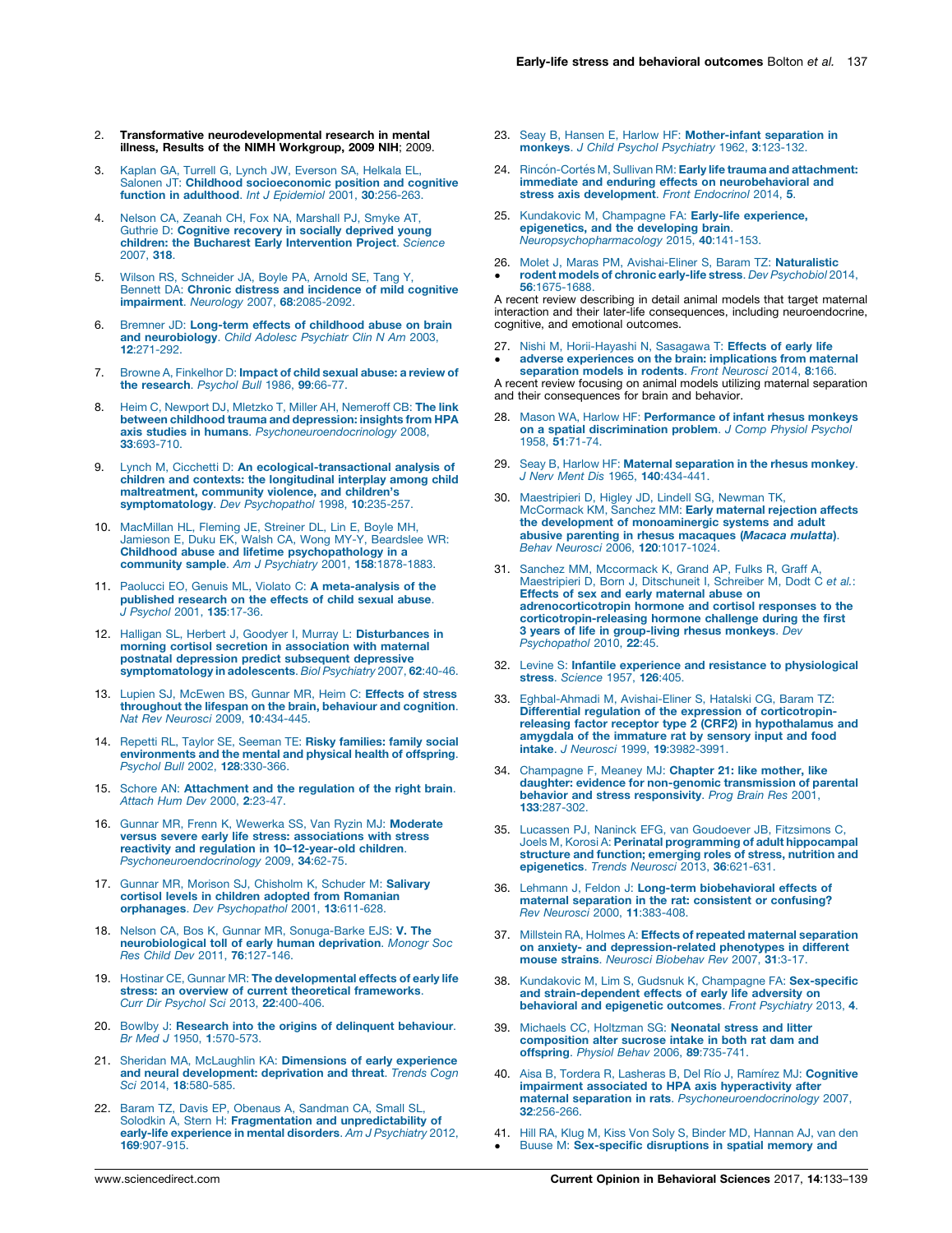<span id="page-5-0"></span>anhedonia in a two hit rat model [correspond](http://refhub.elsevier.com/S2352-1546(16)30186-3/sbref0205) with alterations in hippocampal [brain-derived](http://refhub.elsevier.com/S2352-1546(16)30186-3/sbref0205) neurotrophic factor expression and signaling. [Hippocampus](http://refhub.elsevier.com/S2352-1546(16)30186-3/sbref0205) 2014, 24:1197-1211.

The first study to show that a two hit model of maternal separation combined with corticosterone treatment in adolescence/young adulthood induces sex-specific behavioral outcomes. Males have disrupted spatial memory, whereas females exhibit anhedonia.

- 42. Shalev U, Kafkafi N: Repeated maternal [separation](http://refhub.elsevier.com/S2352-1546(16)30186-3/sbref0210) does not alter [sucrose-reinforced](http://refhub.elsevier.com/S2352-1546(16)30186-3/sbref0210) and open-field behaviors. Pharmacol Biochem Behav 2002, 73[:115-122.](http://refhub.elsevier.com/S2352-1546(16)30186-3/sbref0210)
- 43. Koenen KC, Moffitt TE, Caspi A, Taylor A, Purcell S: [Domestic](http://refhub.elsevier.com/S2352-1546(16)30186-3/sbref0215) violence is associated with [environmental](http://refhub.elsevier.com/S2352-1546(16)30186-3/sbref0215) suppression of IQ in young children. Dev [Psychopathol](http://refhub.elsevier.com/S2352-1546(16)30186-3/sbref0215) 2003, 15:297-311.
- 44. Whipple EE, [Webster-Stratton](http://refhub.elsevier.com/S2352-1546(16)30186-3/sbref0220) C: The role of parental stress in [physically](http://refhub.elsevier.com/S2352-1546(16)30186-3/sbref0220) abusive families. Child Abuse Negl 1991, 15:279-291.
- 45. [Kendall-Tackett](http://refhub.elsevier.com/S2352-1546(16)30186-3/sbref0225) KA: Violence against women and the perinatal period: the impact of lifetime [violence](http://refhub.elsevier.com/S2352-1546(16)30186-3/sbref0225) and abuse on **pregnancy, postpartum, and [breastfeeding](http://refhub.elsevier.com/S2352-1546(16)30186-3/sbref0225)**. *Trauma Violence*<br>Abuse 2007, **8**[:344-353.](http://refhub.elsevier.com/S2352-1546(16)30186-3/sbref0225)
- 46. Gilles EE, Schultz L, Baram TZ: Abnormal [corticosterone](http://refhub.elsevier.com/S2352-1546(16)30186-3/sbref0230) regulation in an immature rat model of [continuous](http://refhub.elsevier.com/S2352-1546(16)30186-3/sbref0230) chronic stress. Pediatr Neurol 1996, 15[:114-119.](http://refhub.elsevier.com/S2352-1546(16)30186-3/sbref0230)
- 47. Naninck EFG, Hoeijmakers L, [Kakava-Georgiadou](http://refhub.elsevier.com/S2352-1546(16)30186-3/sbref0235) N, Meesters A, Lazic SE, [Lucassen](http://refhub.elsevier.com/S2352-1546(16)30186-3/sbref0235) PJ, Korosi A: Chronic early life stress alters [developmental](http://refhub.elsevier.com/S2352-1546(16)30186-3/sbref0235) and adult neurogenesis and impairs cognitive function in mice. [Hippocampus](http://refhub.elsevier.com/S2352-1546(16)30186-3/sbref0235) 2015, 25:309-328.
- 48. Ivy AS, Brunson KL, Sandman C, Baram TZ: [Dysfunctional](http://refhub.elsevier.com/S2352-1546(16)30186-3/sbref0240)<br>[nurturing](http://refhub.elsevier.com/S2352-1546(16)30186-3/sbref0240) behavior in rat dams with limited access to nesting **[material:](http://refhub.elsevier.com/S2352-1546(16)30186-3/sbref0240) a clinically relevant model for early-life stress.**<br>[Neuroscience](http://refhub.elsevier.com/S2352-1546(16)30186-3/sbref0240) 2008, **154**:1132-1142.
- 49. Rice CJ, [Sandman](http://refhub.elsevier.com/S2352-1546(16)30186-3/sbref0245) CA, Lenjavi MR, Baram TZ: A novel mouse model for acute and long-lasting [consequences](http://refhub.elsevier.com/S2352-1546(16)30186-3/sbref0245) of early life stress. [Endocrinology](http://refhub.elsevier.com/S2352-1546(16)30186-3/sbref0245) 2008, 149:4892-4900.
- 50. Molet J, Heins K, Zhuo X, Mei YT, Regev L, [Baram](http://refhub.elsevier.com/S2352-1546(16)30186-3/sbref0250) TZ, Stern H:
- $\ddot{\phantom{0}}$ [Fragmentation](http://refhub.elsevier.com/S2352-1546(16)30186-3/sbref0250) and high entropy of neonatal experience predict [adolescent](http://refhub.elsevier.com/S2352-1546(16)30186-3/sbref0250) emotional outcome. Transl Psychiatry 2016, 6[:e702.](http://refhub.elsevier.com/S2352-1546(16)30186-3/sbref0250)

The first study to fully describe quantitatively the fragmented, unpredict-able sequence of maternal behavior in the LBN model of early-life stress, as well as identify the severe anhedonia in late-adolescent LBN rats.

- Moriceau S, Shionoya K, Jakubs K, Sullivan RM: [Early-life](http://refhub.elsevier.com/S2352-1546(16)30186-3/sbref0255) stress disrupts [attachment](http://refhub.elsevier.com/S2352-1546(16)30186-3/sbref0255) learning: the role of amygdala [corticosterone,](http://refhub.elsevier.com/S2352-1546(16)30186-3/sbref0255) locus ceruleus corticotropin releasing hormone, and olfactory bulb [norepinephrine](http://refhub.elsevier.com/S2352-1546(16)30186-3/sbref0255). J Neurosci 2009, 29[:15745-15755.](http://refhub.elsevier.com/S2352-1546(16)30186-3/sbref0255)
- 52. Raineki C, Moriceau S, Sullivan RM: [Developing](http://refhub.elsevier.com/S2352-1546(16)30186-3/sbref0260) a [neurobehavioral](http://refhub.elsevier.com/S2352-1546(16)30186-3/sbref0260) animal model of infant attachment to an abusive caregiver. Biol Psychiatry 2010, 67[:1137-1145.](http://refhub.elsevier.com/S2352-1546(16)30186-3/sbref0260)
- 53. Wang X-D, [Rammes](http://refhub.elsevier.com/S2352-1546(16)30186-3/sbref0265) G, Kraev I, Wolf M, Liebl C, Scharf SH,<br>Rice CJ, Wurst W, Holsboer F, Deussing JM e*t al.*: **[Forebrain](http://refhub.elsevier.com/S2352-1546(16)30186-3/sbref0265) CRF**<sub>1</sub> modulates early-life [stress-programmed](http://refhub.elsevier.com/S2352-1546(16)30186-3/sbref0265) cognitive deficits. J Neurosci 2011, 31[:13625-13634.](http://refhub.elsevier.com/S2352-1546(16)30186-3/sbref0265)
- 54. Brunson KL, Kramár E, Lin B, Chen Y, Colgin LL, [Yanagihara](http://refhub.elsevier.com/S2352-1546(16)30186-3/sbref0270) TK, Lynch G, Baram TZ: [Mechanisms](http://refhub.elsevier.com/S2352-1546(16)30186-3/sbref0270) of late-onset cognitive decline after early-life stress. J Neurosci 2005, 25[:9328-9338.](http://refhub.elsevier.com/S2352-1546(16)30186-3/sbref0270)
- 55. Dalle Molle R, Portella AK, Goldani MZ, [Kapczinski](http://refhub.elsevier.com/S2352-1546(16)30186-3/sbref0275) FP, Leistner-Segala S, Salum GA, Manfro GG, Silveira PP: [Associations](http://refhub.elsevier.com/S2352-1546(16)30186-3/sbref0275) between [parenting](http://refhub.elsevier.com/S2352-1546(16)30186-3/sbref0275) behavior and anxiety in a rodent model and a clinical sample: [relationship](http://refhub.elsevier.com/S2352-1546(16)30186-3/sbref0275) to peripheral BDNF levels. Transl [Psychiatry](http://refhub.elsevier.com/S2352-1546(16)30186-3/sbref0275) 2012, 2:e195.
- 56. Green PG, Chen X, Alvarez P, Ferrari LF, Levine JD: [Early-life](http://refhub.elsevier.com/S2352-1546(16)30186-3/sbref0280) stress produces muscle [hyperalgesia](http://refhub.elsevier.com/S2352-1546(16)30186-3/sbref0280) and nociceptor [sensitization](http://refhub.elsevier.com/S2352-1546(16)30186-3/sbref0280) in the adult rat. Pain 2011, 152:2549-2556.
- 57. Gunn BG, [Cunningham](http://refhub.elsevier.com/S2352-1546(16)30186-3/sbref0285) L, Cooper MA, Corteen NL, Seifi M, Swinny JD, Lambert JJ, Belelli D: [Dysfunctional](http://refhub.elsevier.com/S2352-1546(16)30186-3/sbref0285) astrocytic and synaptic regulation of hypothalamic [glutamatergic](http://refhub.elsevier.com/S2352-1546(16)30186-3/sbref0285) [transmission](http://refhub.elsevier.com/S2352-1546(16)30186-3/sbref0285) in a mouse model of early-life adversity: relevance to [neurosteroids](http://refhub.elsevier.com/S2352-1546(16)30186-3/sbref0285) and programming of the stress response. J Neurosci 2013, 33[:19534-19554.](http://refhub.elsevier.com/S2352-1546(16)30186-3/sbref0285)
- 58. Machado TD, Dalle Molle R, [Laureano](http://refhub.elsevier.com/S2352-1546(16)30186-3/sbref0290) DP, Portella AK,<br>Werlang ICR, da S Benetti C, [Noschang](http://refhub.elsevier.com/S2352-1546(16)30186-3/sbref0290) C, Silveira PP: Early life stress is [associated](http://refhub.elsevier.com/S2352-1546(16)30186-3/sbref0290) with anxiety, increased stress [responsivity](http://refhub.elsevier.com/S2352-1546(16)30186-3/sbref0290) and preference for comfort foods in adult female rats. Stress 2013, 16[:549-556.](http://refhub.elsevier.com/S2352-1546(16)30186-3/sbref0290)
- 59. Malter Cohen M, Jing D, Yang RR, [Tottenham](http://refhub.elsevier.com/S2352-1546(16)30186-3/sbref0295) N, Lee FS, Casey BJ: Early-life stress has [persistent](http://refhub.elsevier.com/S2352-1546(16)30186-3/sbref0295) effects on amygdala function and [development](http://refhub.elsevier.com/S2352-1546(16)30186-3/sbref0295) in mice and humans. Proc Natl Acad Sci U S A 2013, 110[:18274-18278.](http://refhub.elsevier.com/S2352-1546(16)30186-3/sbref0295)
- 60. Raineki C, Cortés MR, [Belnoue](http://refhub.elsevier.com/S2352-1546(16)30186-3/sbref0300) L, Sullivan RM: Effects of earlylife abuse differ across [development:](http://refhub.elsevier.com/S2352-1546(16)30186-3/sbref0300) infant social behavior deficits are followed by adolescent [depressive-like](http://refhub.elsevier.com/S2352-1546(16)30186-3/sbref0300) behaviors mediated by the amygdala. J Neurosci 2012, 32[:7758-7765.](http://refhub.elsevier.com/S2352-1546(16)30186-3/sbref0300)
- Roth TL, Lubin FD, Funk AJ, Sweatt JD: Lasting [epigenetic](http://refhub.elsevier.com/S2352-1546(16)30186-3/sbref0305) influence of early-life [adversity](http://refhub.elsevier.com/S2352-1546(16)30186-3/sbref0305) on the BDNF gene. Biol [Psychiatry](http://refhub.elsevier.com/S2352-1546(16)30186-3/sbref0305) 2009, 65:760-769.
- 62. Roth TL, Sullivan RM: Memory of early [maltreatment:](http://refhub.elsevier.com/S2352-1546(16)30186-3/sbref0310) neonatal behavioral and neural correlates of maternal [maltreatment](http://refhub.elsevier.com/S2352-1546(16)30186-3/sbref0310) within the context of classical [conditioning](http://refhub.elsevier.com/S2352-1546(16)30186-3/sbref0310). Biol Psychiatry 2005, 57[:823-831.](http://refhub.elsevier.com/S2352-1546(16)30186-3/sbref0310)
- 63. Wang X-D, [Labermaier](http://refhub.elsevier.com/S2352-1546(16)30186-3/sbref0315) C, Holsboer F, Wurst W, Deussing JM, Müller MB, Schmidt MV: Early-life [stress-induced](http://refhub.elsevier.com/S2352-1546(16)30186-3/sbref0315) anxietyrelated behavior in adult mice partially requires [forebrain](http://refhub.elsevier.com/S2352-1546(16)30186-3/sbref0315) [corticotropin-releasing](http://refhub.elsevier.com/S2352-1546(16)30186-3/sbref0315) hormone receptor 1. Eur J Neurosci 2012, 36[:2360-2367.](http://refhub.elsevier.com/S2352-1546(16)30186-3/sbref0315)
- 64. [Slattery](http://refhub.elsevier.com/S2352-1546(16)30186-3/sbref0320) DA, Cryan JF: Using the rat forced swim test to assess [antidepressant-like](http://refhub.elsevier.com/S2352-1546(16)30186-3/sbref0320) activity in rodents. Nat Protoc 2012, 7[:1009-1014.](http://refhub.elsevier.com/S2352-1546(16)30186-3/sbref0320)
- 65. Rice D, Barone S Jr: Critical periods of [vulnerability](http://refhub.elsevier.com/S2352-1546(16)30186-3/sbref0325) for the [developing](http://refhub.elsevier.com/S2352-1546(16)30186-3/sbref0325) nervous system: evidence from humans and animal models. Environ Health Perspect 2000, 108[:511-533.](http://refhub.elsevier.com/S2352-1546(16)30186-3/sbref0325)
- 66. Yang X-D, Liao X-M, Uribe-Mariño A, Liu R, Xie X-M, Jia J, Su Y-A,<br>Li J-T, [Schmidt](http://refhub.elsevier.com/S2352-1546(16)30186-3/sbref0330) MV, Wang X-D *et al.*: **Stress during a critical** postnatal period induces [region-specific](http://refhub.elsevier.com/S2352-1546(16)30186-3/sbref0330) structural [abnormalities](http://refhub.elsevier.com/S2352-1546(16)30186-3/sbref0330) and dysfunction of the prefrontal cortex via CRF1. [Neuropsychopharmacology](http://refhub.elsevier.com/S2352-1546(16)30186-3/sbref0330) 2014, 40:1203-1215.
- 67. Yang Y, Cheng Z, Tang H, Jiao H, Sun X, Cui Q, Luo F, Pan H, Ma C, Li B: Neonatal maternal separation impairs prefrontal cortical myelination and cognitive functions in rats through activation of Wnt signaling. Cereb Cortex 2016 [http://dx.doi.org/](http://dx.doi.org/10.1093/cercor/bhw121) [10.1093/cercor/bhw121](http://dx.doi.org/10.1093/cercor/bhw121).
- 68. Tada H, Miyazaki T, [Takemoto](http://refhub.elsevier.com/S2352-1546(16)30186-3/sbref0340) K, Takase K, Jitsuki S, Nakajima W, Koide M, [Yamamoto](http://refhub.elsevier.com/S2352-1546(16)30186-3/sbref0340) N, Komiya K, Suyama K et al.: Neonatal isolation augments social [dominance](http://refhub.elsevier.com/S2352-1546(16)30186-3/sbref0340) by altering actin dynamics in the medial [prefrontal](http://refhub.elsevier.com/S2352-1546(16)30186-3/sbref0340) cortex. Proc Natl Acad Sci U S A 2016, 113[:E7097-E7105.](http://refhub.elsevier.com/S2352-1546(16)30186-3/sbref0340)
- 69. Molet J, Maras PM, [Kinney-Lang](http://refhub.elsevier.com/S2352-1546(16)30186-3/sbref0345) E, Harris NG, Rashid F, Ivy AS,  $\ddot{\phantom{0}}$ Solodkin A, Obenaus A, Baram TZ: MRI uncovers [disrupted](http://refhub.elsevier.com/S2352-1546(16)30186-3/sbref0345)<br>hippocampal [microstructure](http://refhub.elsevier.com/S2352-1546(16)30186-3/sbref0345) that underlies memory impairments after early-life adversity. [Hippocampus](http://refhub.elsevier.com/S2352-1546(16)30186-3/sbref0345) 2016, 26[:1618-1632.](http://refhub.elsevier.com/S2352-1546(16)30186-3/sbref0345)

The first study to find that a more rigorous (but non-stressful) and hippocampus-dependent object location memory task can unveil memory deficits as early as late adolescence in LBN rats, whereas a less rigorous, less selective objection recogntion memory task does not find differences in cognitive performance unless the animals are challenged with a second hit of acute stress, or tested in middle age.

- 70. Lehmann J, Pryce C, [Bettschen](http://refhub.elsevier.com/S2352-1546(16)30186-3/sbref0350) D, Feldon J: The maternal separation paradigm and adult [emotionality](http://refhub.elsevier.com/S2352-1546(16)30186-3/sbref0350) and cognition in male and female Wistar rats. [Pharmacol](http://refhub.elsevier.com/S2352-1546(16)30186-3/sbref0350) Biochem Behav 1999, 64[:705-715.](http://refhub.elsevier.com/S2352-1546(16)30186-3/sbref0350)
- 71. Huot RL, Plotsky PM, Lenox RH, [McNamara](http://refhub.elsevier.com/S2352-1546(16)30186-3/sbref0355) RK: Neonatal maternal separation reduces [hippocampal](http://refhub.elsevier.com/S2352-1546(16)30186-3/sbref0355) mossy fiber [density](http://refhub.elsevier.com/S2352-1546(16)30186-3/sbref0355) in adult Long Evans rats. Brain Res 2002, 950:52-63.
- 72. Lyons D, Parker KJ, Katz M, Schatzberg AF: [Developmental](http://refhub.elsevier.com/S2352-1546(16)30186-3/sbref0360) cascades linking stress [inoculation,](http://refhub.elsevier.com/S2352-1546(16)30186-3/sbref0360) arousal regulation, and [resilience](http://refhub.elsevier.com/S2352-1546(16)30186-3/sbref0360). Front Behav Neurosci 2009, 3:32.
- 73. Ivy AS, Rex CS, Chen Y, Dubé C, Maras PM, [Grigoriadis](http://refhub.elsevier.com/S2352-1546(16)30186-3/sbref0365) DE, Gall CM, Lynch G, Baram TZ: [Hippocampal](http://refhub.elsevier.com/S2352-1546(16)30186-3/sbref0365) dysfunction and cognitive [impairments](http://refhub.elsevier.com/S2352-1546(16)30186-3/sbref0365) provoked by chronic early-life stress